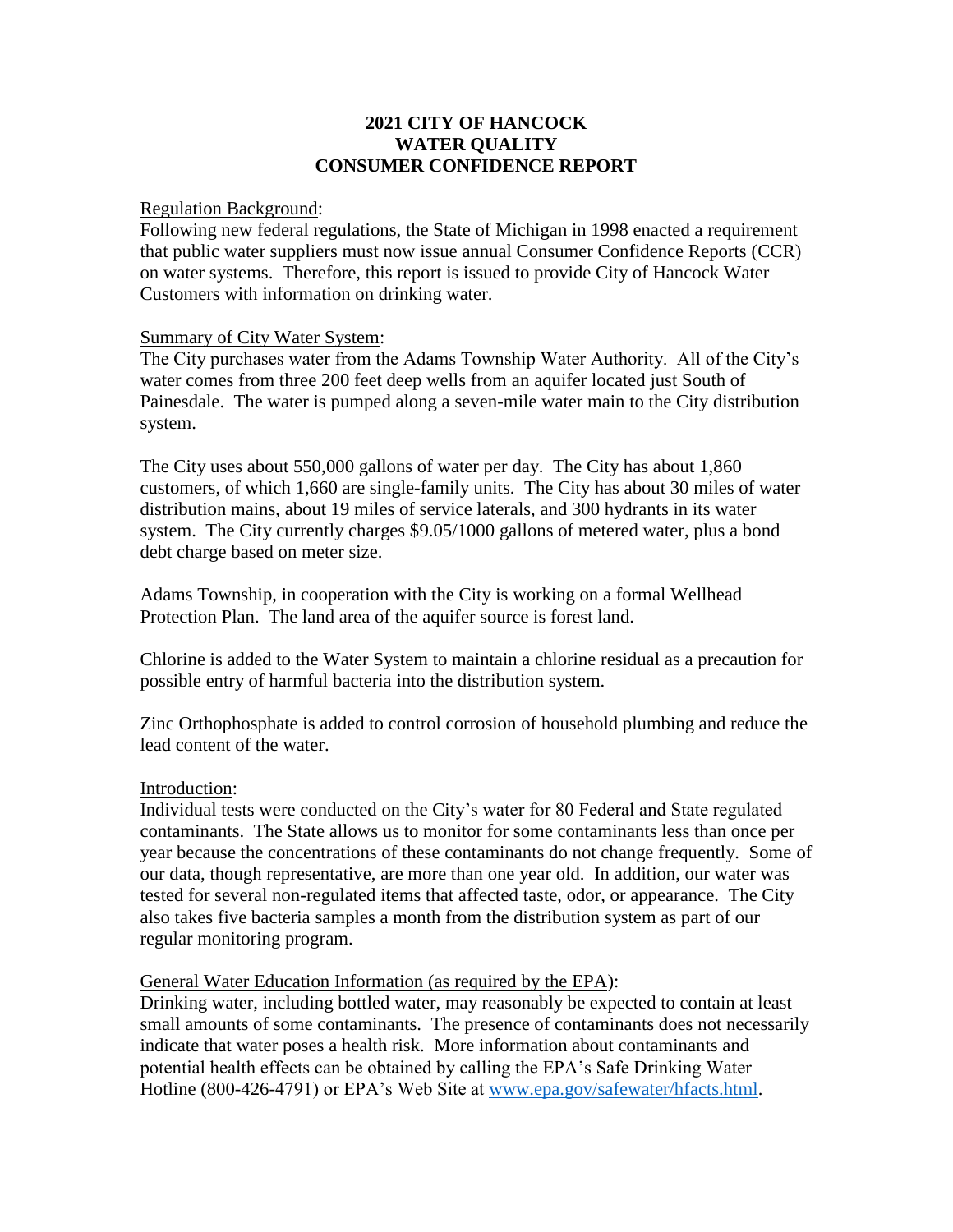2021 Water Quality Report Page 2.

The sources of drinking water (both tap water and bottled water) include rivers, lakes, streams, ponds, reservoirs, springs, and wells. As water travels over the surface of the land or through the ground, it dissolves naturally occurring minerals and, in some cases, radioactive material, and can pick up substances resulting from the presence of animals or from human activity.

Contaminants that may be present in source water before treatment include:

\*Microbial contaminants, such as viruses and bacteria, which may come from sewage treatment plants, septic systems, agricultural livestock operations and wildlife. \*Inorganic contaminants, such as salts and metals, which can be naturally occurring or result from urban storm water runoff, industrial or domestic wastewater discharges, oil and gas production, mining or farming.

\*Pesticides and herbicides, which may come from a variety of sources such as agriculture and residential uses.

\*Radioactive contaminants, which are naturally occurring.

\*Organic chemical contaminants, including synthetic and volatile organic chemicals, which are by products of industrial processes and petroleum production, and can also come from gas station, urban storm water runoff, and septic systems.

Some people may be more vulnerable to contaminants in drinking water than the general population. Immuno-compromised persons such as persons with cancer undergoing chemotherapy, persons who have undergone organ transplants, people with HIV/AIDS or other immune system disorders, some elderly, and infants can be particularly at risk from infections. These people should seek advice about drinking water from their health care providers. EPA/CDC guidelines on appropriate means to lessen the risk of infection by Cryptosporidium and other microbial contaminants are available from the Safe Drinking Water Hotline (800-426-4791).

## City Water Quality Results:

The City of Hancock is pleased to report that of the six regulated, (copper, lead, arsenic, mercury, total trihalomethanes, and total haloecetic) contaminants detected, all were below maximum contaminant levels.

Lead: If present, elevated levels of lead can cause serious health problems, especially for pregnant women and young children. Infants and children who drink water containing lead in excess of the action level could experience delays in their physical or mental development. Children could show slight deficits in attention span and learning abilities. Adults who drink this water over many years could develop kidney problems or high blood pressure. Lead in drinking water is primarily from materials and components associated with service lines and home plumbing. The City of Hancock is responsible for providing high quality drinking water but cannot control the variety of materials used in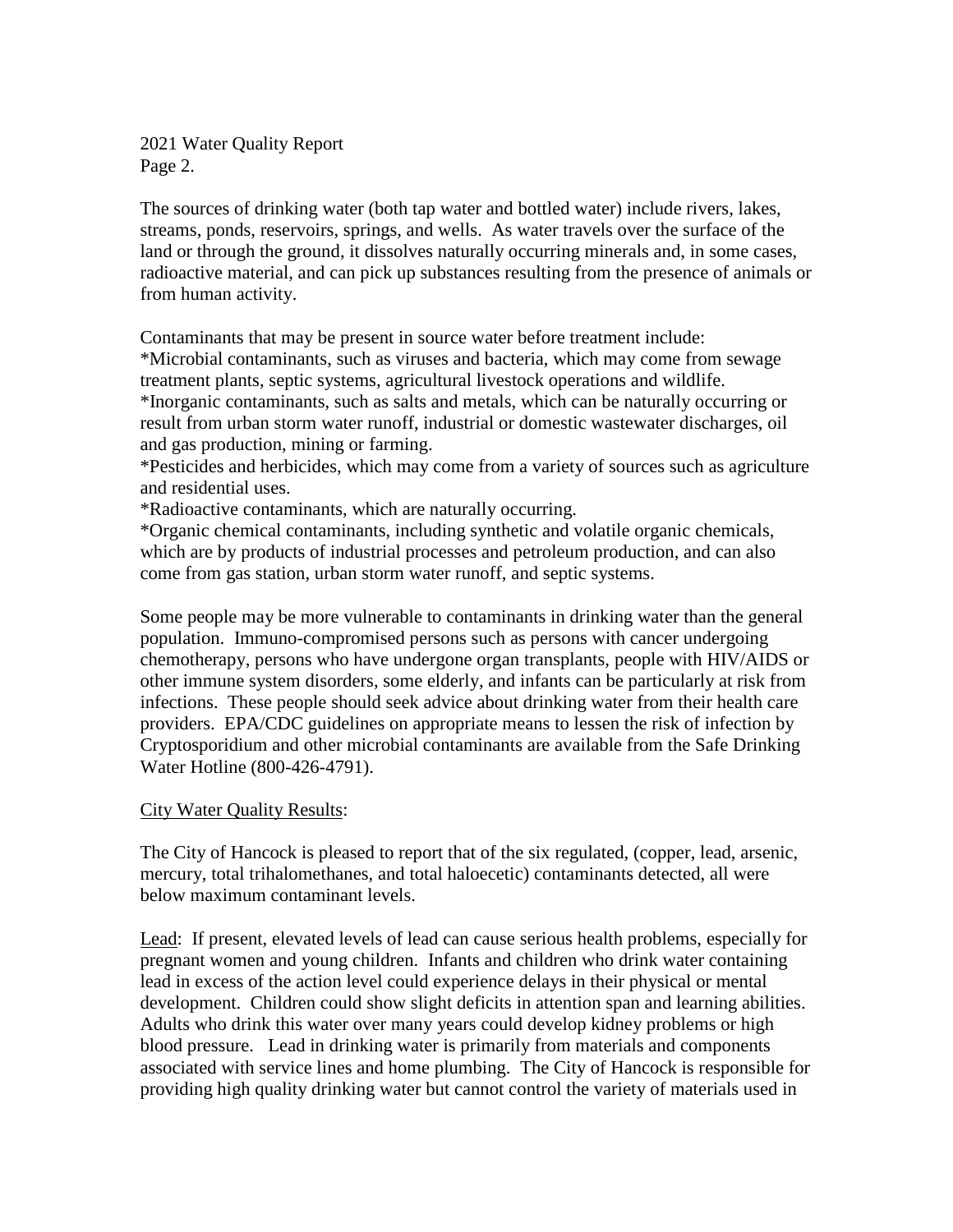2021 Water Quality Report Page 3.

plumbing components. When our water has been sitting for several hours, you can minimize the potential for lead exposure by flushing your tap for 30 seconds to 2 minutes before using water for drinking or cooking. If you are concerned about lead in your water, you may wish to have your water tested. Information on lead in drinking water, testing methods, and steps you can take to minimize exposure is available from the Safe Drinking Water Hotline or at [http://www.epa.gov/safewater/lead.](http://www.epa.gov/safewater/lead)

## Terms and Abbreviations:

Maximum level: (MCL) the highest level of a contaminant that is allowed in drinking water. MCL's are set as close to the MCLG's as possible using best available treatment technology.

Maximum Contaminants Level Goal (MCLG): The level of a contaminant in drinking water below which there are no known or expected risk to health. MCLG's allow for a margin of safety.

Action Level (AL): The concentration of a contaminant which if exceeded triggers treatment or other requirements.

ppm: parts per million or milligrams per liter. ppb: parts per billion or micrograms per liter.

The table below lists the drinking water contaminants detected in the City's drinking water:

# **Contaminants:**

| Copper: AL |           | MCLG       |            | City Water Number of Samples above AL |  |
|------------|-----------|------------|------------|---------------------------------------|--|
|            | $1.3$ ppm | $1300$ ppb | $0.30$ ppm |                                       |  |
|            |           |            | $0.3$ ppm  |                                       |  |

Sample exceeding action level: 0 Sample Date: June and December 2019 Does system exceed Action Levels: No

Typical source of contaminant-corrosion of household plumbing; erosion of natural deposits; leaching from wood preservatives.

| Lead: AL | <b>MCLG</b> |           | City Water Number of samples above AL |
|----------|-------------|-----------|---------------------------------------|
| $15$ ppb | $0$ ppb     | $2.0$ ppb |                                       |
|          |             | $1.0$ ppb |                                       |

Sample exceeding action level: 0